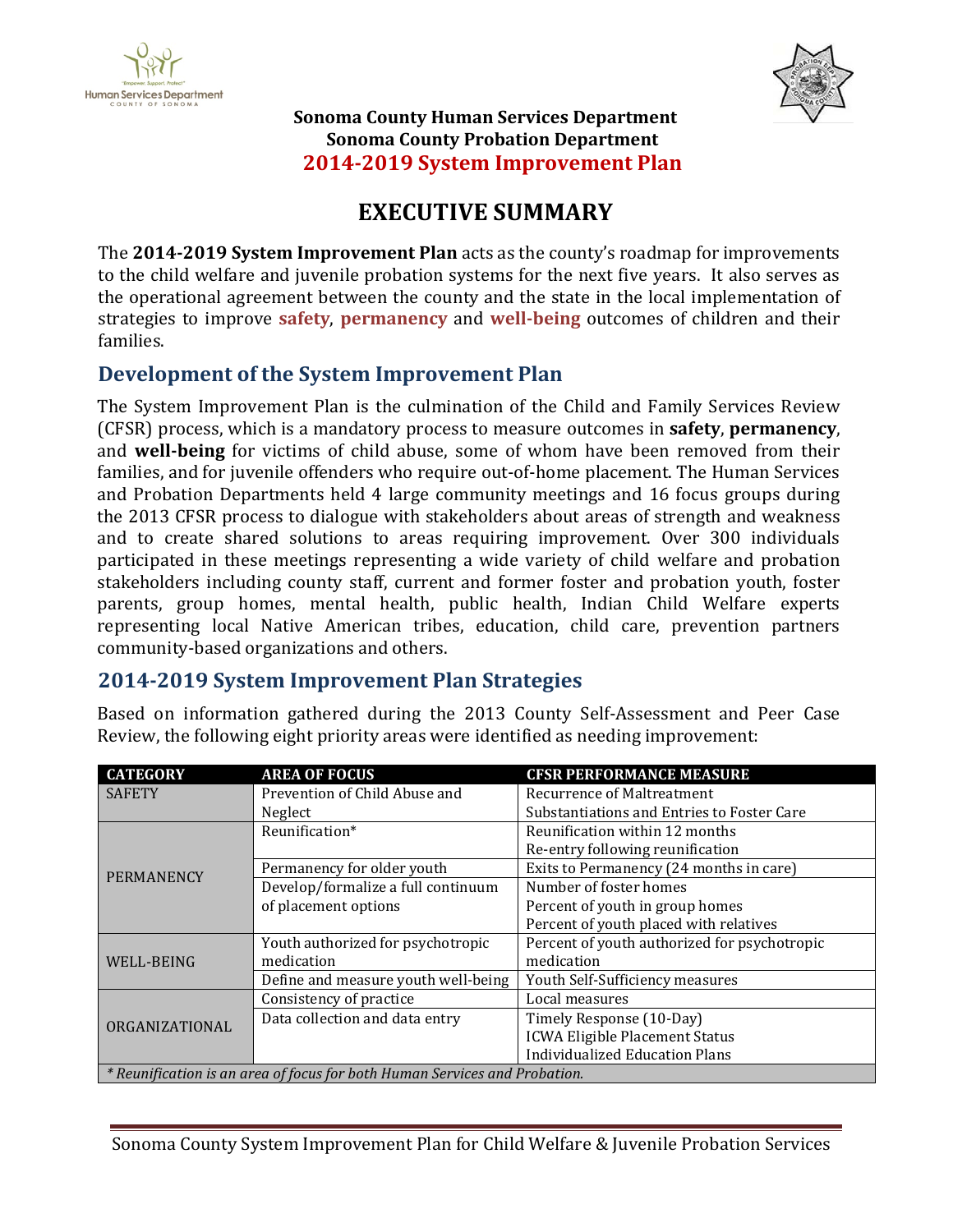# 2014 – 2019 Sonoma County Child Welfare System Improvement Plan Framework

*Sonoma County Human Services Department – Family, Youth & Children's Division*

| Better data                                                                                                                                                                                 |                                                                                                                                                                                                         |                                                                                                                                                                                                                                                                                                        |                                                                                                                                                                             |                                                                                                                               |                                                                                                                                                                                       |                                                                                                                                                                                   |
|---------------------------------------------------------------------------------------------------------------------------------------------------------------------------------------------|---------------------------------------------------------------------------------------------------------------------------------------------------------------------------------------------------------|--------------------------------------------------------------------------------------------------------------------------------------------------------------------------------------------------------------------------------------------------------------------------------------------------------|-----------------------------------------------------------------------------------------------------------------------------------------------------------------------------|-------------------------------------------------------------------------------------------------------------------------------|---------------------------------------------------------------------------------------------------------------------------------------------------------------------------------------|-----------------------------------------------------------------------------------------------------------------------------------------------------------------------------------|
| <b>SAFETY</b><br><b>PERMANENCY</b>                                                                                                                                                          |                                                                                                                                                                                                         | <b>WELL-BEING</b>                                                                                                                                                                                                                                                                                      |                                                                                                                                                                             | ORGANIZATIONAL                                                                                                                |                                                                                                                                                                                       |                                                                                                                                                                                   |
| <b>REUNIFICATION</b><br>Children are reunified<br>with their parents as<br>quickly as possible and<br>where appropriate.                                                                    | <b>EXITS TO PERMANENCY</b><br>Older youth are reunified,<br>adopted or in guardianship<br>prior to reaching the age of<br>majority                                                                      | CONTINUUM OF<br>PLACEMENT OPTIONS<br>Children and youth are placed<br>in settings that are suited to<br>the child's needs and case plan<br>goals. The placement system is<br>structured to facilitate exits<br>to permanency.                                                                          | <b>PSYCHOTROPIC</b><br><b>MEDICATION</b><br>Psychotropic<br>medication is<br>prescribed only to<br>youth with clinical<br>need for it.                                      | <b>YOUTH</b><br>WELL-BEING<br>"Youth well-<br>being" is clearly<br>defined and<br>measured.                                   | CONSISTENCY<br>OF PRACTICE<br>Expectations and<br>practices are<br>consistently<br>understood and<br>implemented.                                                                     | <b>DAT</b><br><b>COLLECT</b><br><b>ENTI</b><br>Client da<br>collected a<br>to best pr                                                                                             |
| Family engagement,<br>community<br>involvement in case<br>planning - TEAM<br><b>Ice Breakers</b><br>Safety Organized<br>Practice<br><b>Parent Mentor</b><br><b>Parent Orientation</b>       | <b>Implement Adoptions</b><br>Program with added<br>focus on adoptions of<br>older children<br>Family finding<br>Concurrent planning<br>during permanency<br>planning                                   | Develop/formalize "continuum"<br>of placement options<br>-more foster & adoptive homes<br>-more relative homes<br>-more treatment foster care<br>Strategic use of group homes<br>Targeted use of Wrap<br>Develop infrastructure for<br>successful placements<br>(assessment, placement team, LLC, TDM) | Analyze cause<br>of high numbers<br>Develop and<br>implement<br>checks and<br>balances<br>Monitor,<br>review, correct<br>Incorporate<br>into Quality<br>Assurance<br>system | Identify<br>characteristics<br>of self-<br>sufficiency for<br>older youth<br>Develop system<br>to track self-<br>sufficiency. | Develop<br>practice model<br>Enhance<br>supervisory<br>effectiveness<br><b>Quality</b><br>Assurance<br>system                                                                         | Develo<br>syste<br>trac<br>child<br>mental<br>assess<br><b>Improv</b><br>accur<br>ethn<br>cont<br>educat                                                                          |
| Indicators:<br>% Timely reunification<br>% Re-enter foster care<br>% Ice Breakers<br>% clients complete parent<br>orientation<br>% clients engaged in case<br>planning<br>Stakeholder input | Indicators:<br>% kids in care >24 months<br>exiting to permanency<br>% adoption of older youth<br># family members "found"<br>% of PP kids with concurrent<br>plan other than PPLA<br>Stakeholder input | Indicators:<br># youth in group homes<br>Average length of stay in GH<br># treatment FH<br>#foster homes<br># relative homes<br># step downs<br>Stakeholder input                                                                                                                                      | Indicators:<br>% youth authorized<br>for psychotropic<br>medication<br>% authorization<br>override<br>Average length of<br>time on meds<br>Stakeholder input                | Indicators:<br>Accurate self-<br>sufficiency<br>profiles and data<br>reports<br>Youth input                                   | Indicators:<br>Stakeholder perception<br>of consistency<br>% supervisors complete<br>training & participate in<br>learning community<br>% QA system<br>developed<br>Stakeholder input | Indic<br>Accura<br>well-<br>profiles<br>rep<br>Accure<br>com<br>ethnici<br>rep                                                                                                    |
|                                                                                                                                                                                             |                                                                                                                                                                                                         |                                                                                                                                                                                                                                                                                                        |                                                                                                                                                                             |                                                                                                                               |                                                                                                                                                                                       | All policies programs and practices are rooted in FYC organizational values are based on researched best practices are locally/culturally appropriate and are implemented effecti |

policies, programs and practices are rooted in FYC organizational values, are based on researched best practices, are locally/culturally appropriate and are implemented effectively.

# **CONSISTENCY OF PRACTICE**  Expectations and

**DATA COLLECTION & ENTRY**  Client data are collected according to best practices.

#### ic<u>ators</u>:

# Indicators:

 Accurate youth well-being profiles and data reports

Accurate and complete ethnicity data reports

Develop data system for tracking children's mental health assessments

Improve data accuracy in ethnicity, contacts, education, ILP

### Indicators:

**Child protection is a community responsibility.**

**Focus on Prevention Permanency for older youth Define and measure well-being Consistency of practice**

# **ENGAGEMENT**